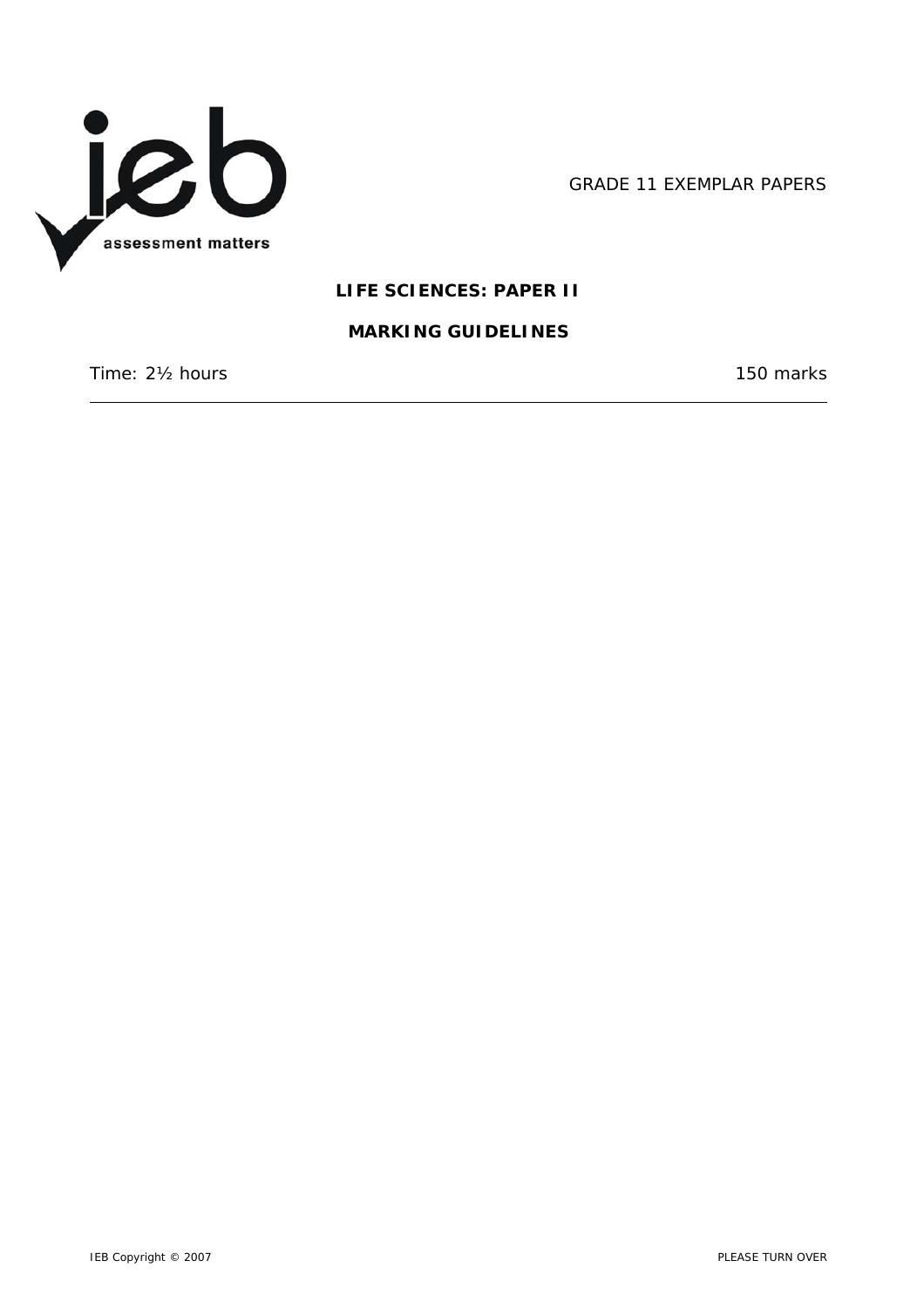# **SECTION A**

## **QUESTION 1**

- 1.1.1 water√ grass√/plants (2)
- 1.1.2 Interspecific√ (1)
- $1.1.3$  (7)



| 1.1.4 | Emigration√/moving from another area<br>Births√                                                                                            | (2)         |
|-------|--------------------------------------------------------------------------------------------------------------------------------------------|-------------|
| 1.1.5 | Died from starvation $\checkmark$<br>Old died due to stress of walk√<br>Young got separated√<br>People may have had to kill them for meat√ | (3)         |
| 1.1.6 | Must say YES or NO/implied.<br>$\checkmark$ for logical reason.                                                                            | (2)<br>[17] |
| 1.2.1 | Mark - recapture $\checkmark$                                                                                                              | (1)         |
| 1.2.2 | $P = 19 \times 22/3 = 139 \sqrt{6}$                                                                                                        | (2)         |
| 1.2.3 | To prevent injury or death $\checkmark$ so that the mice could mingle $\checkmark$ with the<br>uncaptured population√                      | (3)<br>[6]  |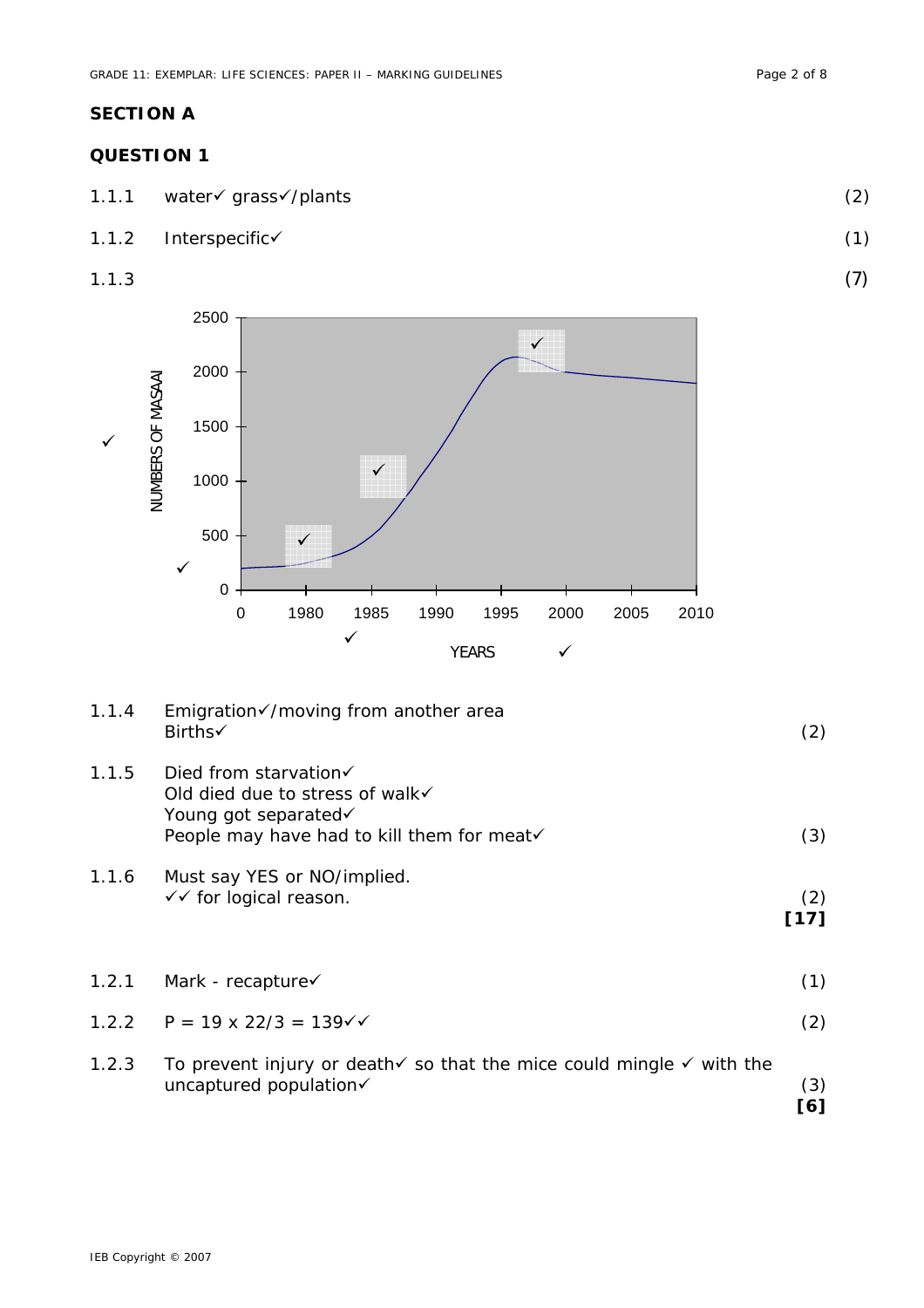| 1.3.1<br>using a quadrat√<br>live transect                                                                            |                                                                |       |       |       |       | (1)        |       |                     |
|-----------------------------------------------------------------------------------------------------------------------|----------------------------------------------------------------|-------|-------|-------|-------|------------|-------|---------------------|
| 1.3.2<br>Clear–coloured in open areas, blend with grass√<br>Banded in dappled shade√ of bushes therefore camouflaged√ |                                                                |       |       |       |       | (2)<br>[3] |       |                     |
| Question                                                                                                              |                                                                | 1.4.1 | 1.4.2 | 1.4.3 | 1.4.4 | 1.4.5      | 1.4.6 | 1.4.7               |
| <b>Answer</b>                                                                                                         |                                                                | D     | C     | C     | A     | C          | C     | A                   |
|                                                                                                                       |                                                                |       |       |       |       |            |       | $[7 \times 2 = 14]$ |
| 1.5.1 1. $D \checkmark$                                                                                               | 2. $C \checkmark$<br>3. $E \checkmark$<br>$4. \mid \checkmark$ |       |       |       |       |            |       | (4)                 |
|                                                                                                                       | 5. $G \checkmark$<br>6. A $\checkmark$                         |       |       |       |       |            |       | (6)                 |

1.6 1. geometric  $\checkmark$ 

2. census  $\checkmark$ 

3. natality  $\checkmark$ 4. extinction  $\checkmark$  (4)

**[10]** 

**Total for Section A: 50 marks**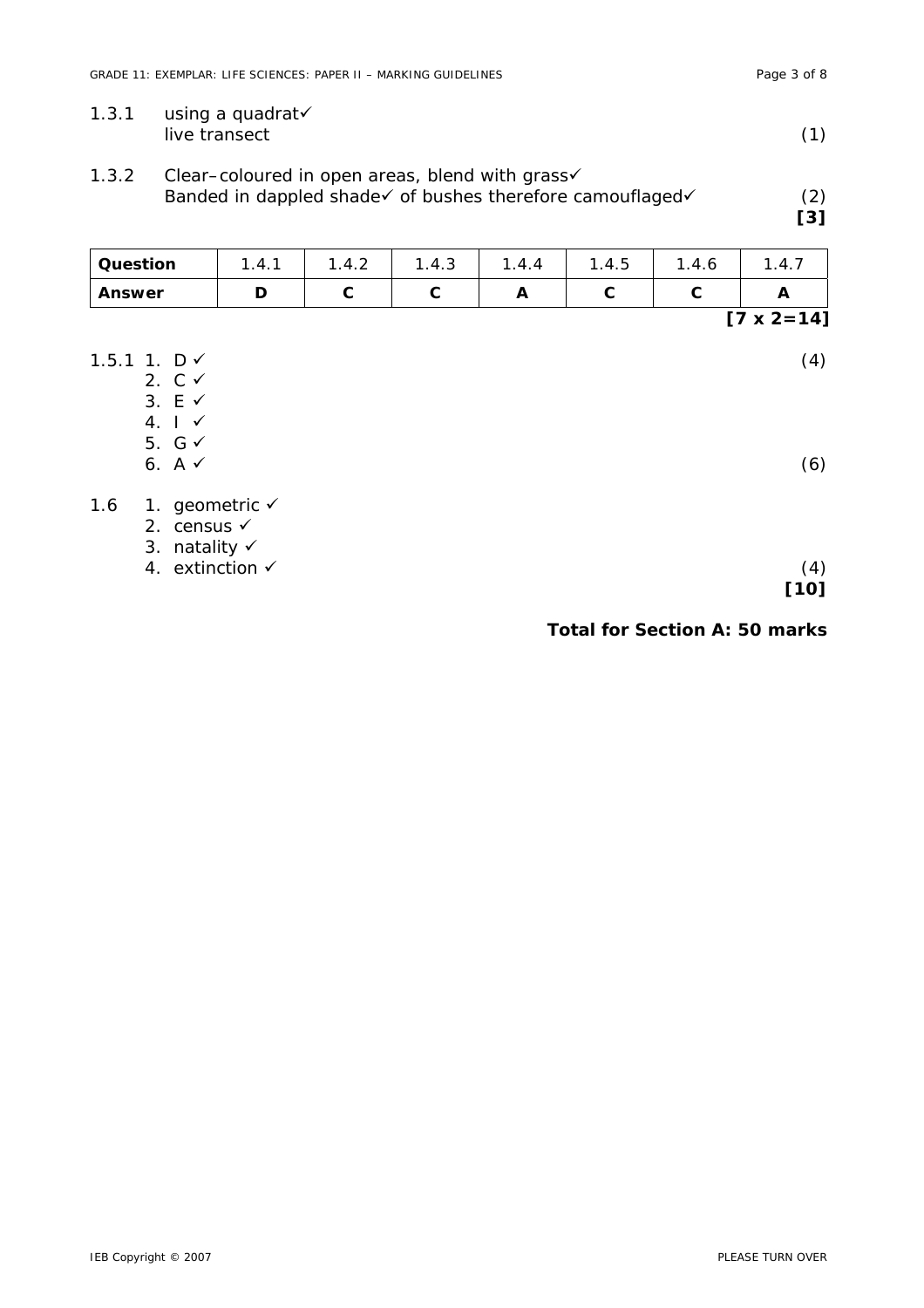#### **SECTION B**

## **QUESTION 2**

 $2.1 \quad 57.6\% = \text{rural}$ Therefore 42,4% will be urban $(1)$ 

2.2 
$$
1032013 - 922011 = \frac{110002}{922011} \times 100 \checkmark
$$
  
= 11,9% / 12%  $\checkmark$  (2)

2.2 Housing/Space:

Governments used to provide land and/or housing.  $\checkmark$  Huge housing schemes $\checkmark$  or else there will be vast slums/informal settlements.  $\checkmark$ 

Environmental pollution:

Huge increase in urban people = huge sanitation $\checkmark$  problem = either a need for contingency plans or else whole-scale pollution of water catchments.  $\checkmark$ 

Health:

Informal settlements/slums and high density living√ plus poor sanitation leads to increased spread of diseases such as  $TB\checkmark$  thus more clinics $\sqrt{dx}$  drugs etc. (3 x 3 = 9) **[12]** 

#### **QUESTION 3**

- 3.1 Mortality (death) exceeds $\checkmark$  natality $\checkmark$  (births) and emigration exceeds immigration (or an understanding of the dynamics between the two, e.g. "Despite a low mortality there is still a high rate of population loss due to a high immigration out of the country.") (3)
- 3.2 Reduced air pollution  $\checkmark$  due to a lower demand for electricity.  $\checkmark$ OR Fewer taxpayers $\checkmark$  to provide for social security/pensions/etc.  $\checkmark$ ANY reasonable answer (2)
- 3.3.1 AIDS $\checkmark$  is killing off adults $\checkmark$  of reproductive age $\checkmark$  and thus not only are people dying but proportionately fewer babies are being born.  $\checkmark$ OR Crime $\checkmark$  is causing many people to emigrate $\checkmark$  whereas in the rest of Africa they are unable to leave the country due to low income  $\checkmark$ . ANY reasonable answer (3)

 **[8]**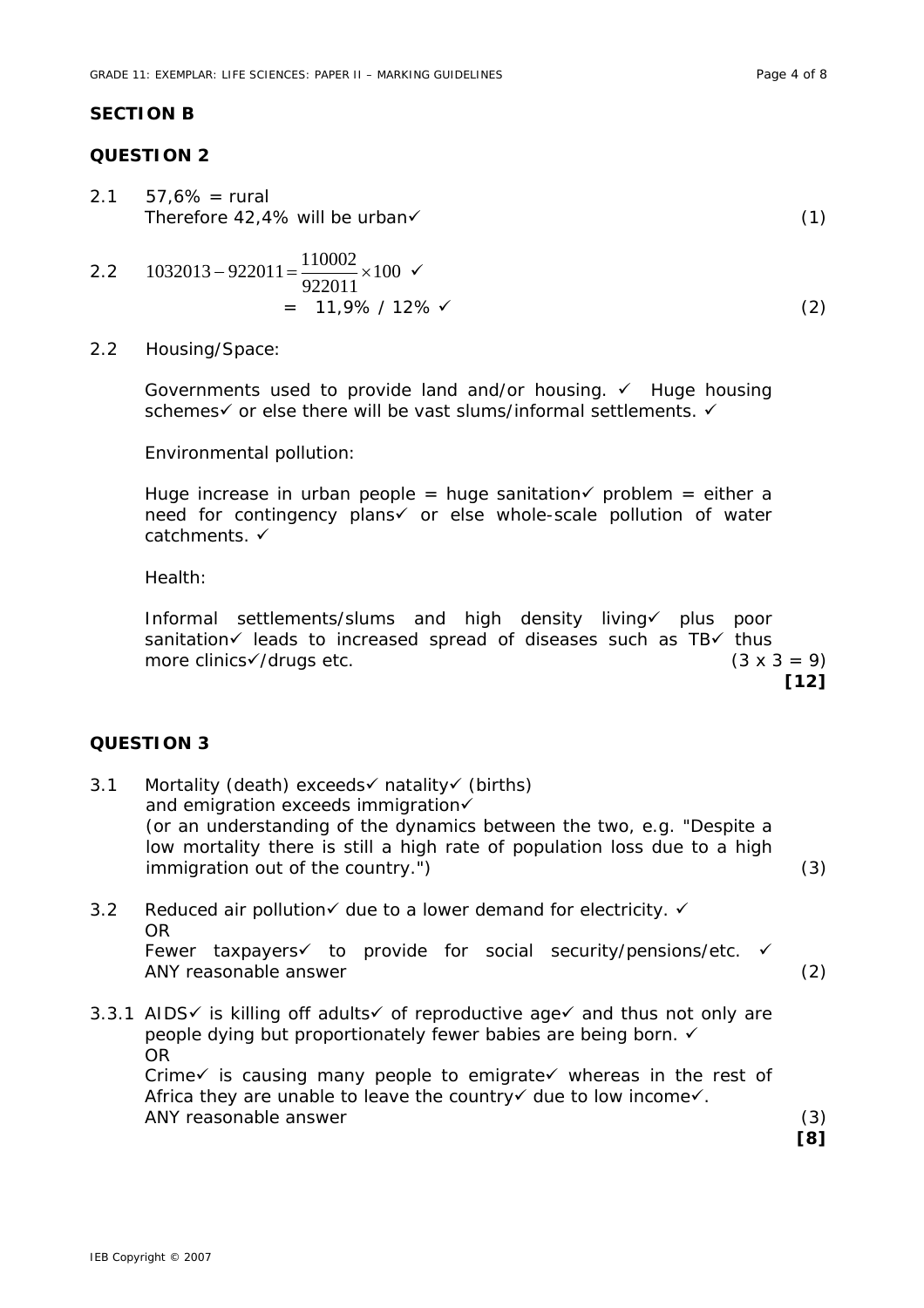# **QUESTION 4**

| 4.1        | pumas√ coyotes√ wolves√                                                                                                                                                                                                                                                                                                                                                                                                                                                                                                                                                                                                                                                                                                                                                                                                                                                                                                                                                                          | (3)                  |  |
|------------|--------------------------------------------------------------------------------------------------------------------------------------------------------------------------------------------------------------------------------------------------------------------------------------------------------------------------------------------------------------------------------------------------------------------------------------------------------------------------------------------------------------------------------------------------------------------------------------------------------------------------------------------------------------------------------------------------------------------------------------------------------------------------------------------------------------------------------------------------------------------------------------------------------------------------------------------------------------------------------------------------|----------------------|--|
| 4.2        | predators keep the population of herbivores down, ensuring they do not<br>over-utilise the environment. √√                                                                                                                                                                                                                                                                                                                                                                                                                                                                                                                                                                                                                                                                                                                                                                                                                                                                                       | (2)                  |  |
| 4.3        | The ability of the habitat to provide food for a population without being<br>destroyed. √√                                                                                                                                                                                                                                                                                                                                                                                                                                                                                                                                                                                                                                                                                                                                                                                                                                                                                                       | (2)                  |  |
| 4.4<br>4.5 | In 1920, with the last predator shot, the deer population rocketed to<br>٠<br>100 000. ✓<br>The deer population was so high that it totally destroyed the<br>$\bullet$<br>grazing/grass/plants. ✓<br>Consequently in about 1924 the population plummeted. √<br>٠<br>Due to starvation. ✓<br>$\bullet$<br>Between 1926 and 1935 the population reduced to approximately<br>$\bullet$<br>15 000. ✓<br>But the decline was not as steep√/as drastic.<br>٠<br>This was because the numbers had dropped below the<br>$\bullet$<br>carrying capacity √ of 30 000 √ √ in approximately 1929.<br>And the vegetation was recovering√<br>$\bullet$<br>The number of deer would have slowly increased to approximately<br>٠<br>30 000. ✓<br>The number of predators would have also increased. √<br>٠<br>Eventually the environmental resistance $\checkmark$ of the predation $\checkmark$ and<br>٠<br>competition for food√ would have ensured that the deer population<br>remained at a stable 30 000. √ | (7)<br>(4)<br>$[18]$ |  |
|            | <b>QUESTION 5</b>                                                                                                                                                                                                                                                                                                                                                                                                                                                                                                                                                                                                                                                                                                                                                                                                                                                                                                                                                                                |                      |  |
| 5.1        | the increase in earth's temperature. $\checkmark$                                                                                                                                                                                                                                                                                                                                                                                                                                                                                                                                                                                                                                                                                                                                                                                                                                                                                                                                                | (1)                  |  |
| 5.2        | Gases such as $CO_2\checkmark$ , methane $\checkmark$ (both greenhouse gases) collects in the<br>atmosphere√ and cause heat to be retained. √                                                                                                                                                                                                                                                                                                                                                                                                                                                                                                                                                                                                                                                                                                                                                                                                                                                    | (3)                  |  |
| 5.3        | Electricity is generated in power stations $\checkmark$ , usually by burning of fossil<br>fuels $\checkmark$ such as coal $\checkmark$ /oil. The combustion $\checkmark$ of coal /oil releases $CO_2 \checkmark$<br>thus increased demand lead to increased $CO2$ .                                                                                                                                                                                                                                                                                                                                                                                                                                                                                                                                                                                                                                                                                                                              |                      |  |
| 5.4        | The ice shelves/icebergs in Antarctica are melting and so resolution of the inter-<br>the penguin's habitat√ is being destroyed√. (May refer to the<br>"Survival" of penguinsv). Penguins are at risk as they are losing<br>breeding sites. ✓                                                                                                                                                                                                                                                                                                                                                                                                                                                                                                                                                                                                                                                                                                                                                    | (4)                  |  |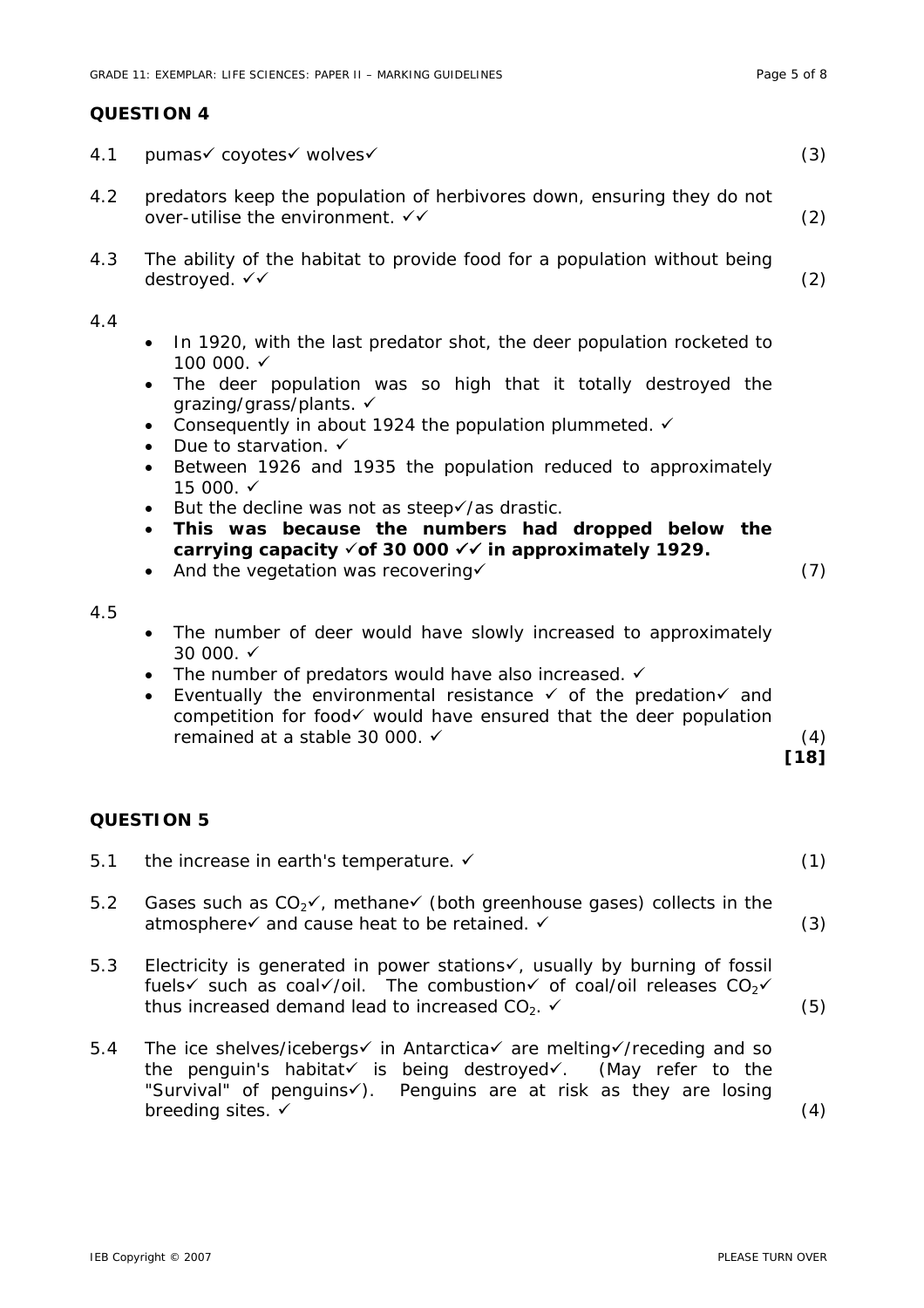# **Marking grid for paragraph on solutions (4 x 3 = 12)**

|                                            | 0                              |                          | 2                                        | 3                                         |
|--------------------------------------------|--------------------------------|--------------------------|------------------------------------------|-------------------------------------------|
| Solution                                   | none                           | impossible to<br>achieve | sensible but a<br>rehash of old<br>ideas | plausible and<br>practical,<br>innovative |
| Description/<br>Explanation<br>of solution | poor/simplistic<br>description | poor<br>expression       | ideas muddled<br>but well laid<br>out    | excellent,<br>logical<br>explanation      |
| Time line<br>rating                        | none                           | only 1                   | only 2                                   | all three<br>included                     |
| Accuracy of<br>rating                      | no idea                        | inaccurate               | fair attempt                             | spot on<br>assessment of<br>all three     |

# **QUESTION 6**

| 6.1 | Humans produce sewage√<br>which contains faeces √/urine√.<br>organic material like blood/manure from farms + feedlots/waste from<br>abattoirs. ✓                                                                                                                                   |             |
|-----|------------------------------------------------------------------------------------------------------------------------------------------------------------------------------------------------------------------------------------------------------------------------------------|-------------|
|     | all this is biodegradable√ if it reaches water<br>and decomposers will decompose it and thus √use up oxygen                                                                                                                                                                        | (4)         |
| 6.2 | fish suffocate/cannot get enough oxygen and die√                                                                                                                                                                                                                                   | (1)         |
| 6.3 | need to stop microscopic algae in water of from photosynthesising of and<br>providing oxygen√ thus affecting the results√                                                                                                                                                          | (4)         |
|     | 6.4.1 phosphates provide nutrients of for algae/diatoms<br>thus they grow rapidly in number ithis leads to an algal bloom and<br>eutrophication of the stream<br>when the nutrients are depleted $\checkmark$ (14 Sept)<br>the population drops rapidly√                           | (4)         |
|     | 6.4.2 the levels of oxygen will be very low $\checkmark$<br>when the dead algae are decomposed by bacteria /number of micro-<br>organisms has increased                                                                                                                            | (2)         |
|     | 6.4.3 Solution = treat effluent/recycle effluent water some other way $\sqrt{2}$ /don't<br>release efficient into stream<br>Reduce phosphates in effluent√<br>Reroute outlet pipes from factories√<br>Over the top! farm fish in the area to eat the algae√<br>Any two good points | (2)<br>[17] |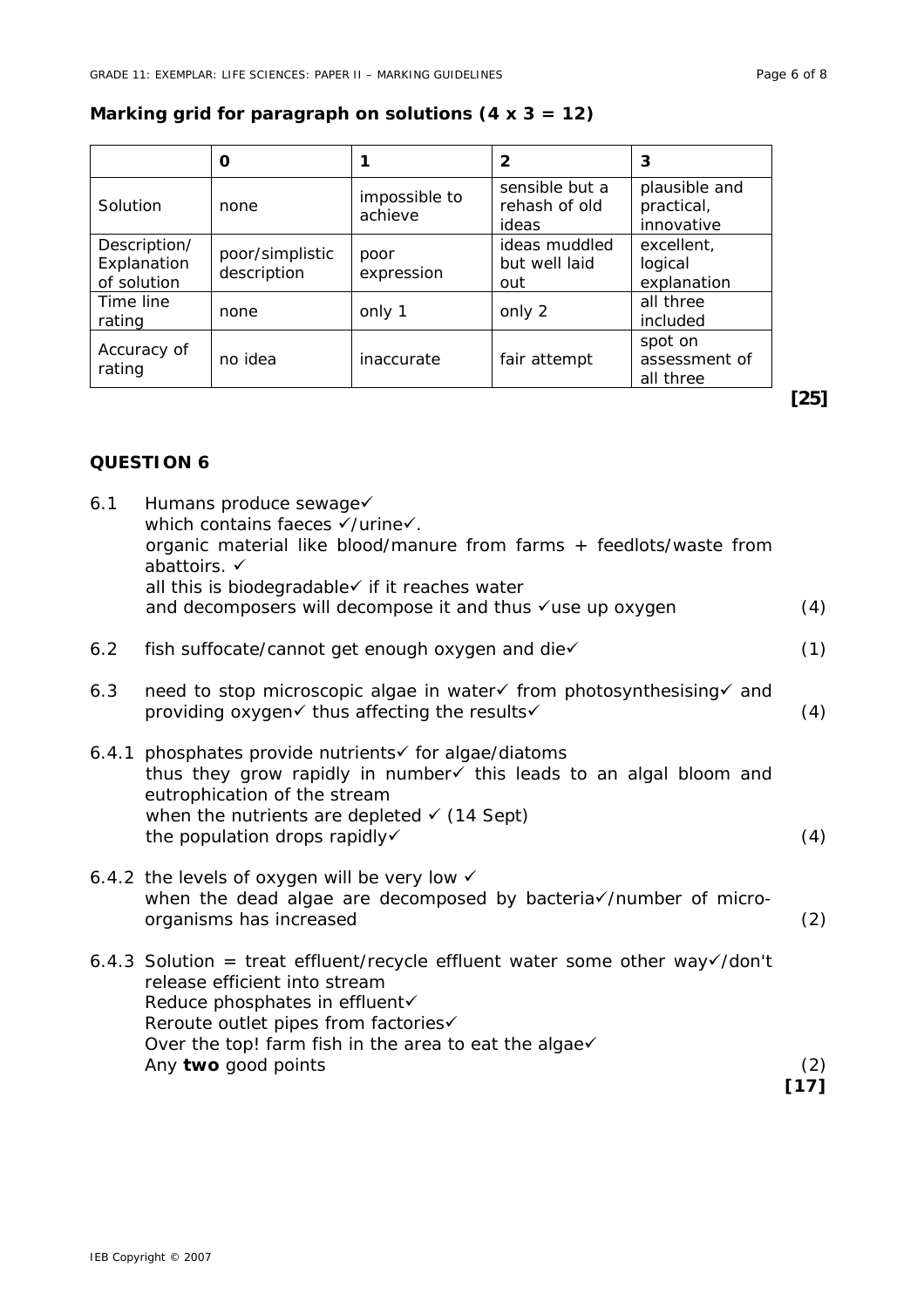### **Section C: Rubric (20)**

#### **EMP = environmental management plan**

- **EIA = environmental impact assessment**
- **SU = sustainable use**

| Criteria                                                                                       | <b>Levels of Performance</b>                                                                                                                                               |                                                                                                                                                                    |                                                                                                                                                                     |                                                                                                                                                                                                                                                                                                                                                                                                                                                                        |  |  |
|------------------------------------------------------------------------------------------------|----------------------------------------------------------------------------------------------------------------------------------------------------------------------------|--------------------------------------------------------------------------------------------------------------------------------------------------------------------|---------------------------------------------------------------------------------------------------------------------------------------------------------------------|------------------------------------------------------------------------------------------------------------------------------------------------------------------------------------------------------------------------------------------------------------------------------------------------------------------------------------------------------------------------------------------------------------------------------------------------------------------------|--|--|
|                                                                                                |                                                                                                                                                                            | $\overline{2}$                                                                                                                                                     | 3                                                                                                                                                                   | 4                                                                                                                                                                                                                                                                                                                                                                                                                                                                      |  |  |
| Statement of opinion and<br>conclusion of argument                                             | Opinion is muddled.                                                                                                                                                        | Definite opinion is provided<br>but argument rambling and<br>conclusive.                                                                                           | Definite opinion is<br>provided. Conclusion<br>shows some loss of focus.                                                                                            | Opinion clearly and succinctly stated.<br>All threads of the argument brought<br>together to form a definite and focused<br>conclusion.                                                                                                                                                                                                                                                                                                                                |  |  |
| MARKS (4)                                                                                      |                                                                                                                                                                            |                                                                                                                                                                    |                                                                                                                                                                     |                                                                                                                                                                                                                                                                                                                                                                                                                                                                        |  |  |
| Content<br>Impact of golf and eco<br>estates on the environment                                | Superficial understanding<br>of the effects of<br>development on the<br>environment.<br><b>AND</b><br>Insufficient application of<br>facts to golfing and eco-<br>estates. | Superficial understanding of<br>the effects of development on<br>the environment.<br><b>OR</b><br>Insufficient application of facts<br>to golfing and eco-estates. | Understanding of the<br>effects of the development<br>of golfing and eco-estates,<br>with some important<br>aspects omitted.                                        | Comprehensive understanding of the far-<br>reaching effects of the development of<br>golfing and eco-estates, supported by<br>examples.<br>For example:<br>Water pollution, habitat destruction<br>Water wastage in an arid land<br>Hard surfaces/ roads - loss of water<br>percolation<br>Need for an EIA to foresee problems and<br>to plan effectively, to minimise impact                                                                                          |  |  |
| Content<br><b>Sustainable use of land and</b><br>water resources, once estates<br>are in situ. | Superficial understanding<br>of the sustainable use of<br>land and water resources.<br><b>AND</b><br>Insufficient application to<br>golfing and eco-estates.               | Superficial understanding of<br>the sustainable use of land<br>and water resources.<br><b>OR</b><br>Insufficient application to<br>golfing and eco-estates.        | Understanding of the<br>sustainable use of land<br>and water resources within<br>the context of golfing and<br>eco-estates, with some<br>important aspects omitted. | Comprehensive understanding of the<br>sustainable use of land and water<br>resources within the context of golfing and<br>eco-estates, supported by examples.<br>For example:<br>How water use and sustainability can be<br>achieved and the need for ongoing<br>monitoring.<br>Potential for water wastage.<br>Inclusion of natural areas, which are<br>sustainable within estates.<br>Need for a broad EMP to optimize SU.<br>Win/win situation is possible with SU. |  |  |